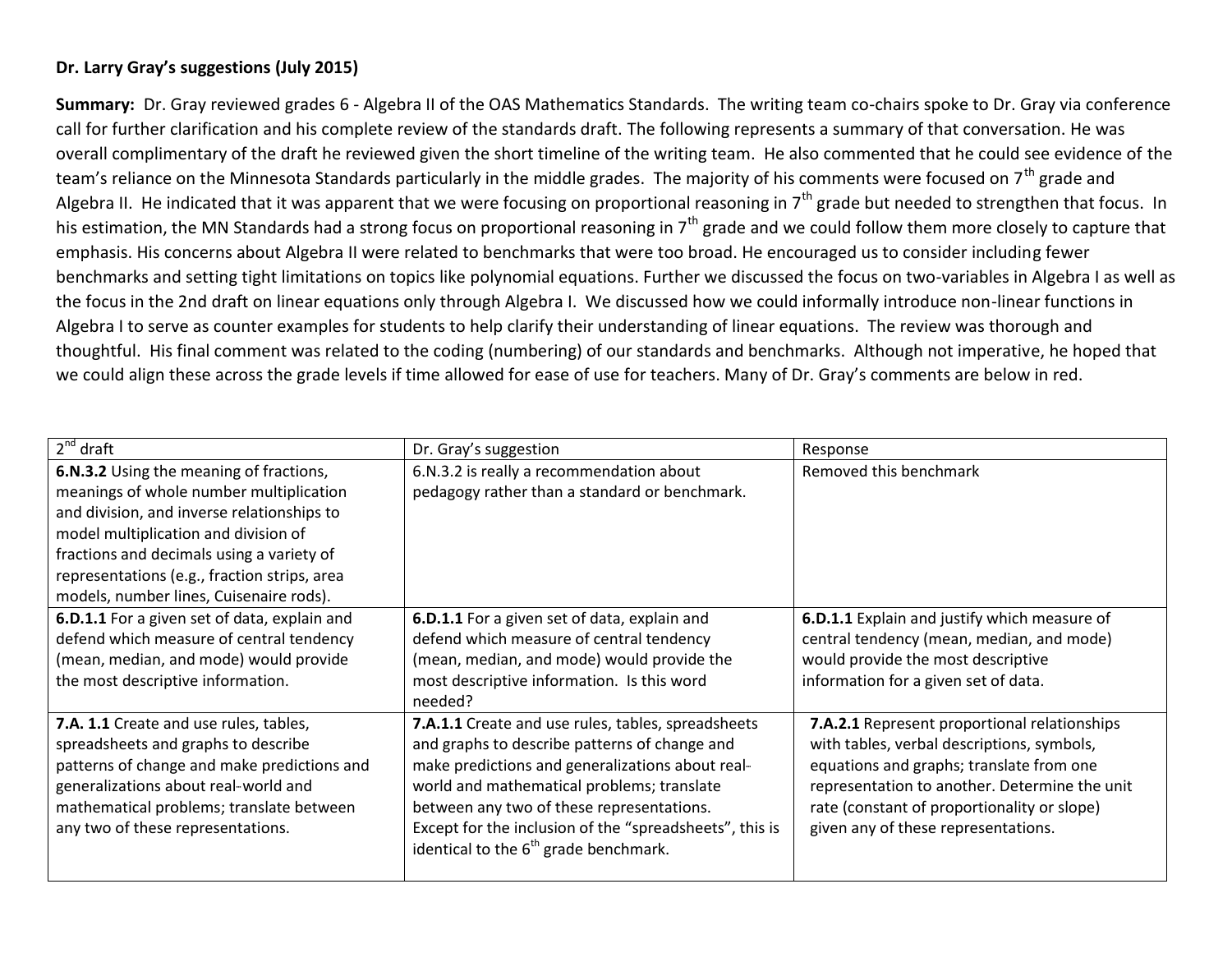| 7.A.4.1 Use properties of algebra to<br>generate equivalent numerical and algebraic<br>expressions containing rational numbers,<br>grouping symbols and whole number<br>exponents. Properties of algebra include<br>associative, commutative and distributive<br>laws.                                                                                                                                                                                      | 7.A.4.2 Use properties of algebra to generate<br>equivalent numerical and algebraic expressions<br>containing rational numbers, grouping symbols<br>and whole number exponents. Properties of<br>algebra include associative, commutative and<br>distributive laws. Probably would be good to<br>include "positive and negative" here.                                                                                                                                                                                                                                                                                                                                                 | 7.A.5.1 Use properties of algebra to generate<br>equivalent numerical and algebraic expressions<br>containing positive and negative rational<br>numbers, grouping symbols and whole number<br>exponents. Properties of algebra include<br>associative, commutative and distributive laws.                                                                                                                                                                                                                                                                                                                                                                                                                                                                                                                                                               |
|-------------------------------------------------------------------------------------------------------------------------------------------------------------------------------------------------------------------------------------------------------------------------------------------------------------------------------------------------------------------------------------------------------------------------------------------------------------|----------------------------------------------------------------------------------------------------------------------------------------------------------------------------------------------------------------------------------------------------------------------------------------------------------------------------------------------------------------------------------------------------------------------------------------------------------------------------------------------------------------------------------------------------------------------------------------------------------------------------------------------------------------------------------------|---------------------------------------------------------------------------------------------------------------------------------------------------------------------------------------------------------------------------------------------------------------------------------------------------------------------------------------------------------------------------------------------------------------------------------------------------------------------------------------------------------------------------------------------------------------------------------------------------------------------------------------------------------------------------------------------------------------------------------------------------------------------------------------------------------------------------------------------------------|
| 7.A.1 Apply mathematical actions and<br>processes to create and use patterns, tables,<br>graphs and rules to solve real-world and<br>mathematical problems.<br>7.A.1.1 Create and use rules, tables,<br>spreadsheets and graphs to describe patterns of<br>change and make predictions and<br>generalizations about real-world and<br>mathematical problems; translate between any<br>two of these representations.<br>7.A.3 Apply mathematical actions and | This seems like a very cursory nod to working with<br>proportional relationships in the Algebra section,<br>given that it is supposed to be one of your main<br>themes in $7th$ grade. Minnesota has 5 further<br>benchmarks about proportional relationships in the<br>Algebra section. What message do you want to<br>convey to teachers? I realize that 7.A.3 goes in this<br>direction, but only ratios are mentioned there, and<br>this doesn't make it clear that a proportional<br>relationship is really a 2-variable concept. In general,<br>$7th$ grade has the same issue as $6th$ grade involving<br>the avoidance of 2 variables, and this is causing some<br>weaknesses. | 7.A.1 Apply mathematical actions and processes<br>to understand the concept of proportionality in<br>real-world and mathematical situations, and<br>distinguish between proportional and other<br>relationships.<br>7.A.1.1 Understand that a relationship between<br>two variables, x and y, is proportional if it can be<br>expressed in the form $\frac{y}{r} = k$ or $y = kx$ . Distinguish<br>proportional relationships from other<br>relationships, including inversely proportional<br>relationships (xy=k or y= $\frac{k}{r}$ ).<br>7.A.1.2 Understand that the graph of a                                                                                                                                                                                                                                                                     |
| processes to use ratios to solve real-world and<br>mathematical problems.<br>7.A.3.1 Apply the relationship between ratios,<br>equivalent fractions and percents to solve<br>problems in various contexts, including those<br>involving mixtures and concentrations.<br>7.A.3.2 Use scaling up, scale factor, and unit rate<br>reasoning to solve ratio and rate problems                                                                                   |                                                                                                                                                                                                                                                                                                                                                                                                                                                                                                                                                                                                                                                                                        | proportional relationship is a line through the<br>origin whose slope is the unit rate (constant of<br>proportionality). Know how to use graphing<br>technology to examine what happens to a line<br>when the unit rate is changed.<br>7.A.2 Apply mathematical actions and processes<br>to recognize proportional relationships in real-<br>world and mathematical situations; represent<br>these and other relationships with tables, verbal<br>descriptions, symbols and graphs; solve problems<br>involving proportional relationships and explain<br>results in the original context.<br>7.A.2.1 Represent proportional relationships with<br>tables, verbal descriptions, symbols, equations and<br>graphs; translate from one representation to<br>another. Determine the unit rate (constant of<br>proportionality or slope) given any of these |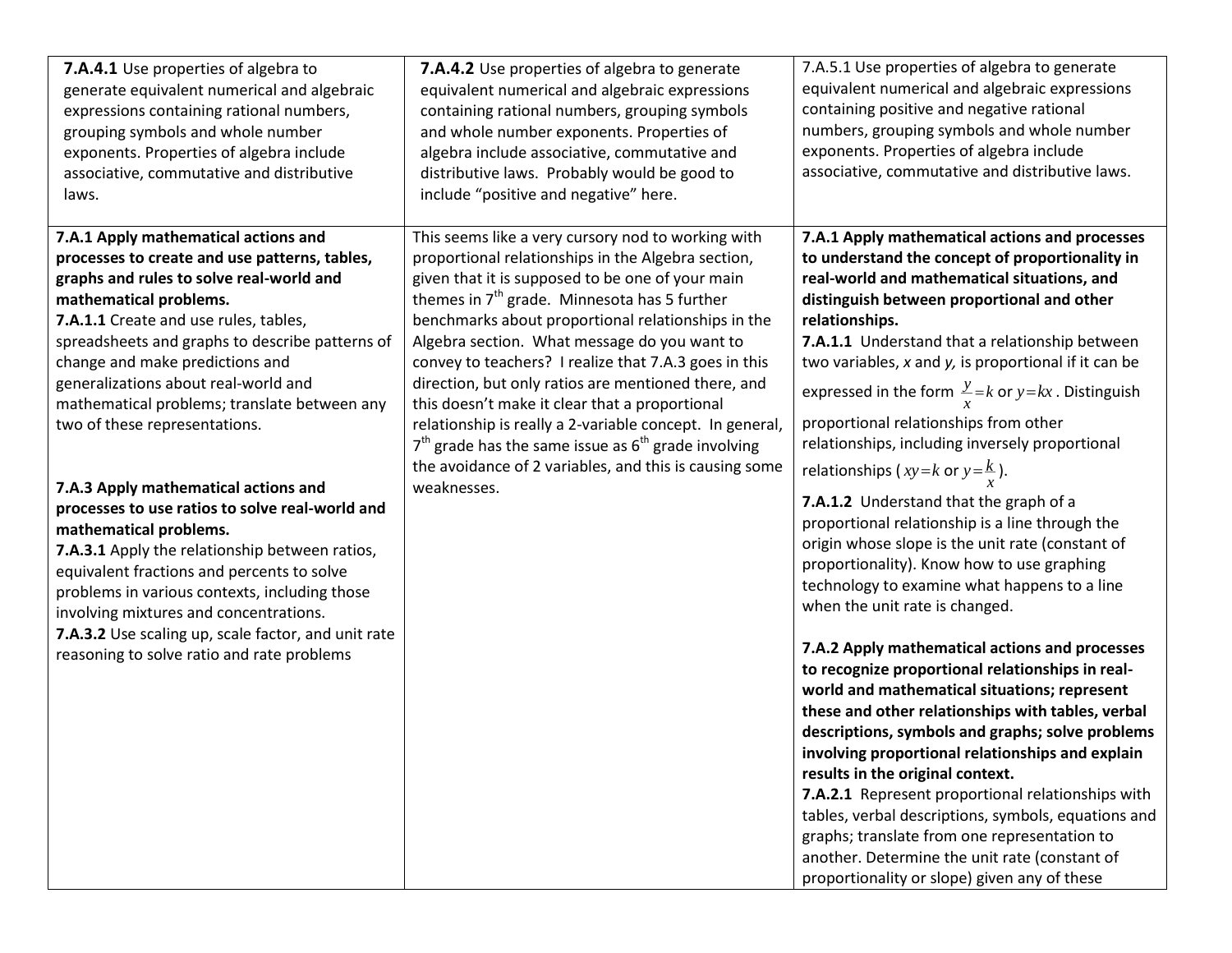|                                                                                                                                                                                                                                                                        |                                                                                                                                                                                                                                                                                                                                        | representations.<br>7.A.2.2 Solve multi-step problems involving<br>proportional relationships in numerous contexts.<br>7.A.2.3 Use knowledge of proportions to assess<br>the reasonableness of solutions.<br>7.A.2.4 Represent real-world or mathematical<br>situations using equations and inequalities<br>involving variables and positive and negative<br>rational numbers.                                                                                                          |
|------------------------------------------------------------------------------------------------------------------------------------------------------------------------------------------------------------------------------------------------------------------------|----------------------------------------------------------------------------------------------------------------------------------------------------------------------------------------------------------------------------------------------------------------------------------------------------------------------------------------|-----------------------------------------------------------------------------------------------------------------------------------------------------------------------------------------------------------------------------------------------------------------------------------------------------------------------------------------------------------------------------------------------------------------------------------------------------------------------------------------|
|                                                                                                                                                                                                                                                                        |                                                                                                                                                                                                                                                                                                                                        | 7.A.4 Apply mathematical actions and processes<br>to use ratios to solve real-world and<br>mathematical problems.<br>7.A.4.1 Use reasoning about multiplication and<br>division to solve ratio and rate problems.<br>7.A.4.2 Use proportional reasoning to solve<br>problems involving ratios in various contexts.<br>7.A.4.3 Use knowledge of proportions to assess<br>the reasonableness of solutions.                                                                                |
| 7.A.4.3 Use properties of algebra to<br>generate equivalent numerical and algebraic<br>expressions containing rational numbers,<br>grouping symbols and whole number<br>exponents. Properties of algebra include<br>associative, commutative and distributive<br>laws. | 7.A.4.4 Use properties of algebra to generate<br>equivalent numerical and algebraic expressions<br>containing rational numbers, grouping symbols<br>and whole number exponents. Properties of<br>algebra include associative, commutative and<br>distributive laws. Probably would be good to<br>include "positive and negative" here. | 7.A.5.1 Use properties of algebra to generate<br>equivalent numerical and algebraic expressions<br>containing positive and negative rational<br>numbers, grouping symbols and whole number<br>exponents. Properties of algebra include<br>associative, commutative and distributive laws.                                                                                                                                                                                               |
| 7.GM.3.2 Use various tools and strategies to<br>measure the volume and surface area of<br>rectangular prisms. Use cubic units to label<br>volume measurements.                                                                                                         | 7.GM.3.2 Use various tools and strategies to<br>measure the volume and surface area of rectangular<br>prisms. Use cubic units to label volume<br>measurements. What about area measurements?                                                                                                                                           | 7.GM.3.1 Using a variety of tools and strategies,<br>develop the concept that surface area of a<br>rectangular prism can be found by wrapping the<br>figure with same-sized square units without gaps<br>or overlap. Use appropriate measurements such as<br>$cm2$ .<br>7.GM.3.2 Using a variety of tools and strategies,<br>develop the concept that the volume rectangular<br>prisms can be found by counting the total number<br>of same-sized cubic units that fill a shape without |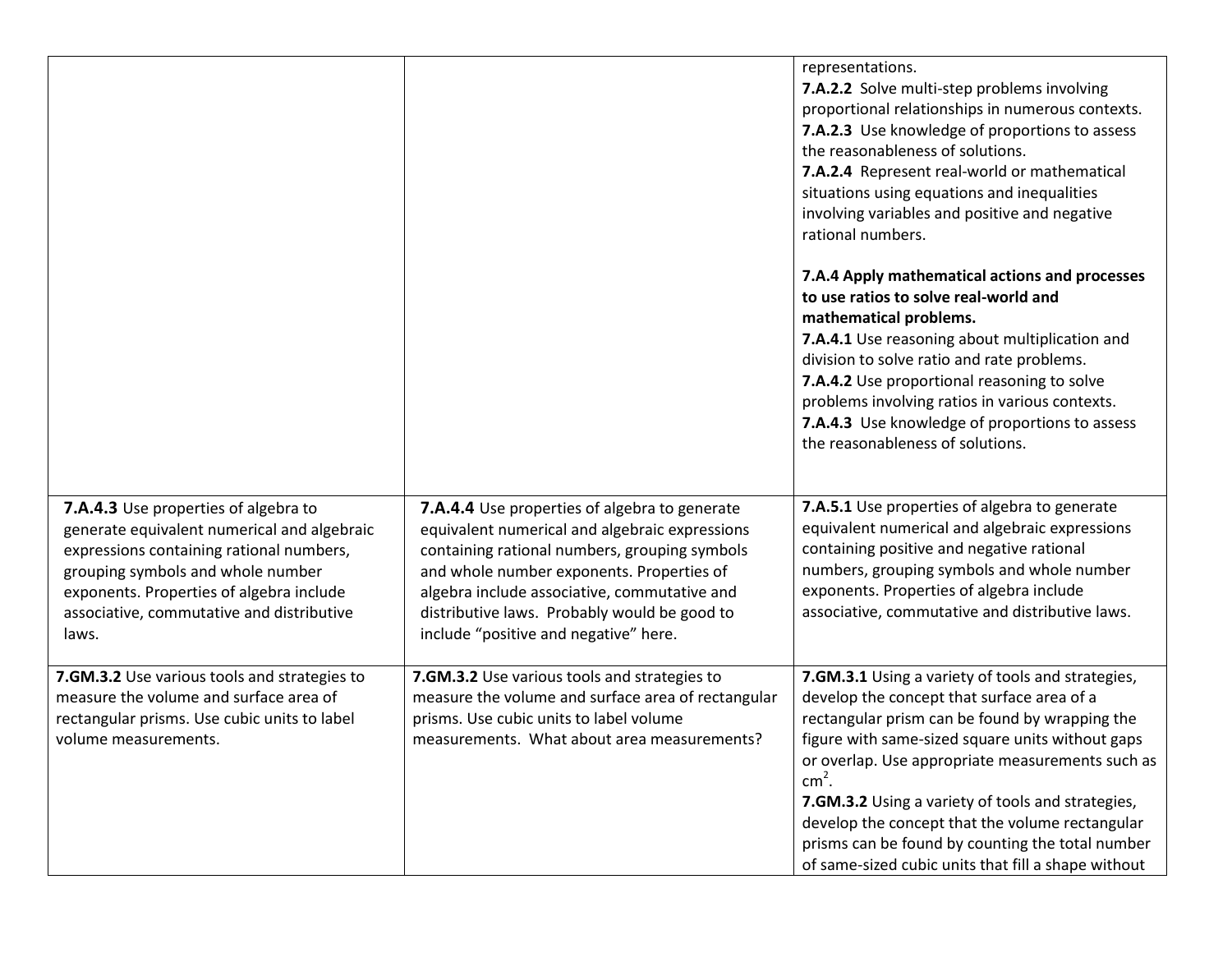|                                                                                                                                                                                                                                                                                                                                                                                                                                        |                                                                                                                                                                                                                                                                                                                                                                                                                                          | gaps or overlaps. Use appropriate measurements<br>such as $cm3$ .                                                                                                                                                                                                                                                                                                                                                                                                                                                       |
|----------------------------------------------------------------------------------------------------------------------------------------------------------------------------------------------------------------------------------------------------------------------------------------------------------------------------------------------------------------------------------------------------------------------------------------|------------------------------------------------------------------------------------------------------------------------------------------------------------------------------------------------------------------------------------------------------------------------------------------------------------------------------------------------------------------------------------------------------------------------------------------|-------------------------------------------------------------------------------------------------------------------------------------------------------------------------------------------------------------------------------------------------------------------------------------------------------------------------------------------------------------------------------------------------------------------------------------------------------------------------------------------------------------------------|
| PA.A.1.1 Identify that a function is a<br>relationship between an independent variable<br>and a dependent variable in which the value<br>of the independent variable determines the<br>value of the dependent variable. Use<br>functional notation, such as $f(x)$ , to represent<br>such relationships.                                                                                                                               | PA.A.1.1 Identify that a function is a relationship<br>between an independent variable and a dependent<br>variable in which the value of the independent<br>variable determines the value of the dependent<br>variable. Use functional notation, such as $f(x)$ , to<br>represent such relationships. (Strange wording?)                                                                                                                 | PA.A.1.1 Recognize that a function is a relationship<br>between an independent variable and a<br>dependent variable in which the value of the<br>independent variable determines the value of the<br>dependent variable. Use functional notation, such<br>as $f(x)$ , to represent such relationships.                                                                                                                                                                                                                  |
| PA.A.3.1 Evaluate algebraic expressions<br>using a variety of methods including<br>modeling and substitution.                                                                                                                                                                                                                                                                                                                          | PA.A.3.1 Evaluate algebraic expressions using<br>a variety of methods including modeling and<br>substitution. (What does this mean?)                                                                                                                                                                                                                                                                                                     | PA.A.3.1 Evaluate algebraic expressions using a<br>variety of methods.                                                                                                                                                                                                                                                                                                                                                                                                                                                  |
| A1.N.1.1 Simplify radicals with or<br>without variables.<br>A1.N.1.2 Add, subtract, and multiply radicals<br>with or without variables, and divide radicals<br>without variables.                                                                                                                                                                                                                                                      | A1.N.1.1 Simplify radicals with or<br>without variables. (We avoided this<br>word in Minnesota, with only one<br>exception in the entire K-12 standards.<br>In this particular benchmark, I don't think<br>it is good.) (With variables? Is this<br>supported elsewhere?)<br>A1.N.1.2 Add, subtract, and multiply radicals with or<br>without variables, and divide radicals without<br>variables. (I don't know what is expected here.) | A1.N.1.1 Write square roots and cube<br>roots of monomial expressions in<br>simplest radical form.<br>A1.N.1.2 Add, subtract, multiply, and simplify<br>square roots of monomial algebraic expressions<br>and divide square roots of whole numbers.                                                                                                                                                                                                                                                                     |
| A1.A.1.1 Solve equations symbolically and<br>graphically. (this is a broad statement about<br>equations to help group objectives together and<br>make less laundry-list like)<br>A1.A.1.1a Solve real-world problems by<br>using first-degree equations (i.e. using<br>monomial or binomial expressions as<br>angle measures with vertical,<br>complementary, supplementary angles,<br>geometric formulas, science, or<br>statistics). | A1.A.1.1 Solve equations symbolically<br>and graphically. (This is a sudden<br>change of format )<br>A1.A.1.1a Solve real-world problems by<br>using first-degree equations (shouldn't<br>you just say "linear"?) (i.e. using<br>monomial or binomial expressions as<br>(this phrase could be omitted) angle<br>measures with vertical, complementary,<br>supplementary angles, geometric<br>formulas, science, or statistics).          | A1.A.1 Apply mathematical actions and processes<br>to represent and solve mathematical and real<br>world problems using linear equations (including<br>absolute value equations) and systems of<br>equations; interpret solutions in the original<br>context.<br>A1.A.1.1 Use knowledge of solving multi-step<br>equations to represent and solve mathematical<br>and real-world problems (e.g., angle measures,<br>geometric formulas, science, or statistics) and<br>interpret the solutions in the original context. |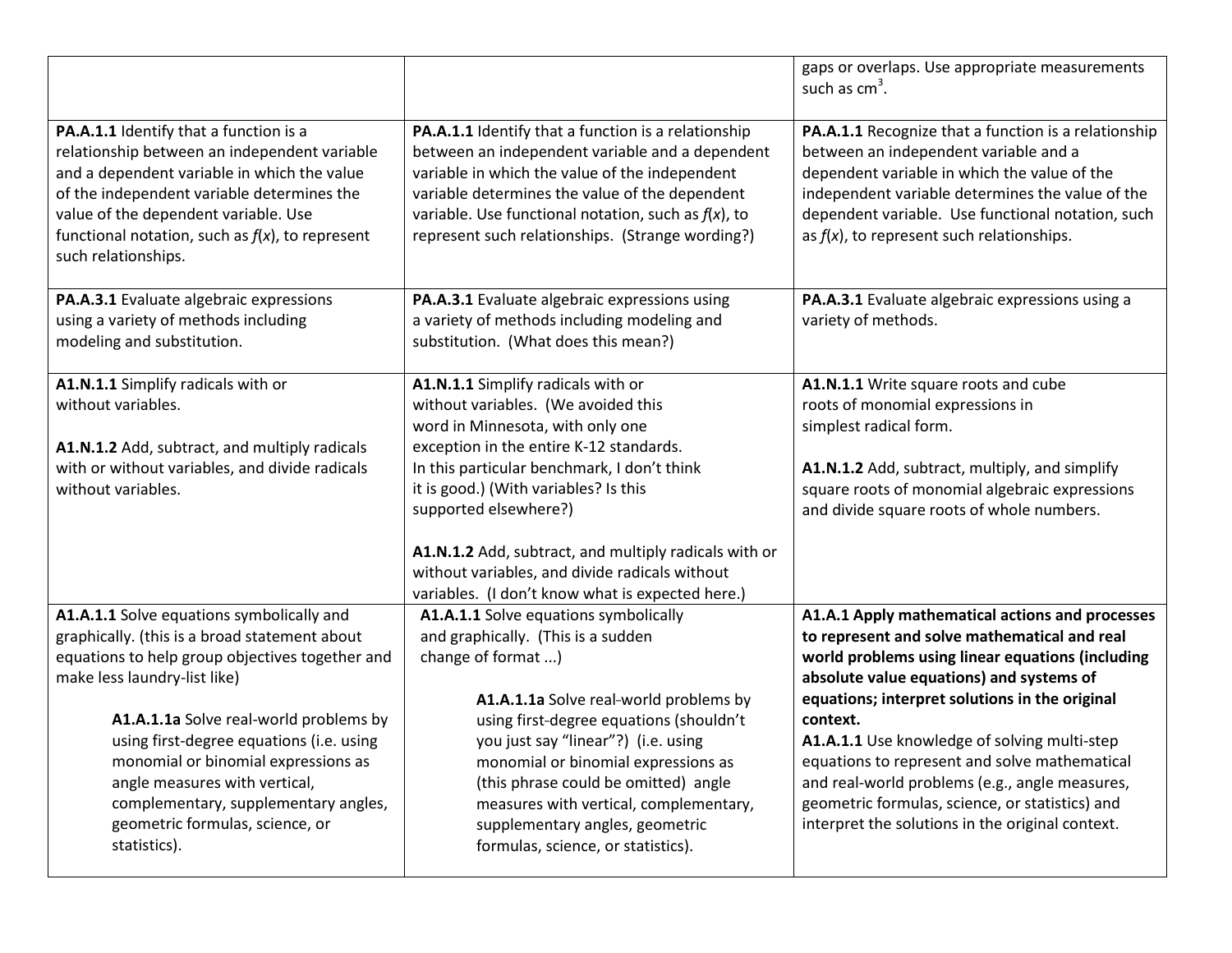| A1.F.2.2 Recognize the parent graph of the<br>functions $f(x)=k$ , $f(x)=x$ , $f(x)=abs(x)$ , and predict<br>the effects of transformations symbolically and<br>graphically on the parent graph using various<br>methods and tools which may include graphing<br>calculators. | A1.F.2.2 Recognize the parent graph of the functions<br>$f(x)=k$ , $f(x)=x$ , $f(x)=abs(x)$ , and predict the effects of<br>transformations symbolically and graphically on the<br>parent graph using various methods and tools which<br>may include graphing calculators. (Unnecessary<br>technical term and notation.) | A1.F.2.2 Recognize the graph of the functions<br>$f(x)=x$ and $f(x)= x $ and predict the effects of<br>transformations algebraically and graphically on<br>the graph using various methods and tools which<br>may include graphing calculators.                                 |
|-------------------------------------------------------------------------------------------------------------------------------------------------------------------------------------------------------------------------------------------------------------------------------|--------------------------------------------------------------------------------------------------------------------------------------------------------------------------------------------------------------------------------------------------------------------------------------------------------------------------|---------------------------------------------------------------------------------------------------------------------------------------------------------------------------------------------------------------------------------------------------------------------------------|
| A1.D.1.3 Interpret graphs as being discrete or<br>continuous based upon the context of the<br>problem/situation.                                                                                                                                                              | A1.D.1.3 Interpret graphs as being discrete or<br>continuous based upon the context of the<br>problem/situation. (You don't need a context to see<br>that a graph is discrete.)                                                                                                                                          | A1.D.1.3 Interpret graphs as being discrete or<br>continuous.                                                                                                                                                                                                                   |
| A2.N.1.2 Add, subtract, multiply, divide and<br>simplify expressions containing rational<br>exponents.<br>A2.A.1.2 Solve rational equations, consider<br>domain restrictions and extraneous solutions.                                                                        | A2.N.1.2 Add, subtract, multiply, divide and simplify<br>expressions containing rational exponents. (Same<br>issue as in A1 with radicals).<br>A2.A.1.2 Solve rational equations, consider domain<br>restrictions and extraneous solutions. (The<br>wording is a little awkward.)                                        | A2.N.1.4 Add, subtract, multiply, divide and<br>simplify radical expressions and expressions<br>containing rational exponents.<br>A2.A.1.3 Solve rational equations with only one<br>variable and limited to three or less<br>denominators. Check for extraneous solutions.     |
| A2.A.1.4 Solve polynomial equations using<br>various methods and tools which may include<br>factoring, polynomial division, and synthetic<br>division.                                                                                                                        | A2.A.1.4 Solve polynomial equations using various<br>methods and tools which may include factoring,<br>polynomial division, and synthetic division. (This<br>is pretty open-ended. In Minnesota, we were<br>much more restrictive.)                                                                                      | A2.A.1.4 Solve polynomial equations with real<br>roots using various methods and tools which<br>may include factoring, polynomial division,<br>synthetic division, graphing calculators or other<br>appropriate technology.                                                     |
| A2.A.2.1 Factor polynomial and quadratics<br>expressions involving common factors,<br>trinomials, and differences of squares, using<br>a variety of tools and strategies.                                                                                                     | A2.A.2.1 Factor polynomial and quadratics<br>expressions involving common factors, trinomials,<br>and differences of squares, using a variety of<br>tools and strategies.                                                                                                                                                | A2.A.2.1 Factor polynomial expressions<br>including but not limited to trinomials,<br>difference of two squares, sum and difference<br>of cubes, and factoring by grouping using a<br>variety of tools and strategies.                                                          |
| A2.A.2.3 Connect various representations of<br>a parabolic equation (vertex, factored, and<br>standard forms) and manipulate to fit given<br>context.                                                                                                                         | A2.A.2.3 Connect various representations of a<br>parabolic equation (vertex, factored, and<br>standard forms) and manipulate to fit given<br>context.                                                                                                                                                                    | A2.A.2.3 Recognize that a quadratic equation has<br>different equivalent representations ( $f(x) = ax^2 +$<br>$bx + c$ , $f(x) = a(x - h)^2 + k$ , or in factored form) and<br>identify the representation that is most<br>appropriate for the situation (solving or graphing). |
| A2.F.1.5 Model a situation that can be<br>described by an exponential or logarithmic<br>function and use the model to answer<br>questions about the situation.                                                                                                                | A2.F.1.5 Model a situation that can be described<br>by an exponential or logarithmic function and use<br>the model to answer questions about the<br>situation. (Are there good situations for the<br>logarithm at this level?)                                                                                           | Removed this benchmark                                                                                                                                                                                                                                                          |